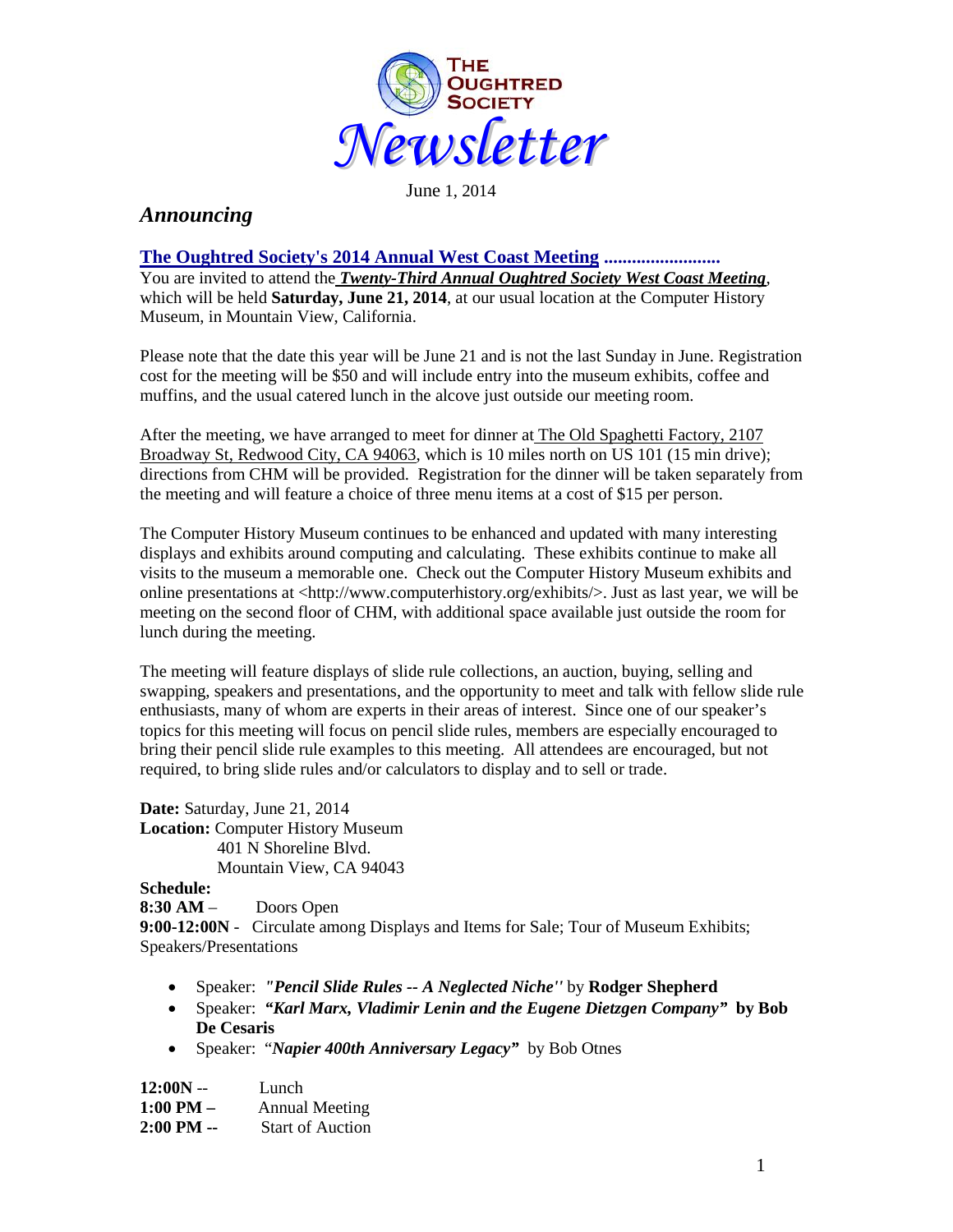| 4:00 PM -- | Vacate Room                          |
|------------|--------------------------------------|
| 5:30 PM -- | Meet at Spaghetti Factory for Dinner |

#### **Registration:**

Meeting registration fee is \$50; this fee includes lunch and refreshments but does not include the dinner at Spaghetti Factory after the meeting. Please note that since we need an accurate headcount for dinner, we are taking dinner registrations for Spaghetti factory separately at \$15 per person and include your choice of Pasta with Meatballs and Marinara Sauce, Baked Lasagna (with ground beef and pork), or Chicken Marsala. The meeting registration fee is used to pay meeting room charges, lunch, refreshments, table and other equipment rental, museum tour, and other meeting expenses. We also invite non-displaying significant others to attend for a registration fee of \$35.

• You may register for the meeting on the Oughtred Society's website.

• Or you may register by postal mail and send your fee by check or money order to: The Oughtred Society 9 Stephens Court Roseville CA 95678 *Please indicate that you are registering for the West Coast Meeting, Mountain View, June 21, 2014.*

Upon receipt of your registration, we will send you an email of acknowledgement. In early June, you will also receive a final meeting packet containing complete detailed information a final agenda, and a list of attendees.

**Cancellation:** Registration can be cancelled without penalty before June 13, 2014. No refunds can be made after that date.

If you have any questions or suggestions please email us at: *oughtredsociety@comcast.net* Clark McCoy Membership Secretary The Oughtred Society 916 474-5286

#### *Reported by Bob DeCesaris*

## **News from the Dutch Kring ..........................**

International Meeting IM2014 – about 3 months from now!!!

The Dutch KRING is now registering participants for the international conference IM2014 in Delft, September 5-6. For the latest information and for the registration form, please visit [www.rekenlinialen.org](http://www.google.com/url?q=http%3A%2F%2Fwww.rekenlinialen.org%2F&sa=D&sntz=1&usg=AFQjCNGmICQIKoCsMhXtSy37CgTYS8aerQ)

We hope you will send in your registration form –even if provisional- before July  $1<sup>st</sup>$ , because we need to know the approximate number of participants for reservations at the locations we are going to use. The program of papers to be presented is now complete, and covers a very interesting and wide-ranging set of subjects.

In our previous international meetings we have introduced the concept of presenting special calculating instruments, the so-called "One-Off's". We still have space for an extra 10 or so One-Off's, to be described in the Proceedings and to be demonstrated at the meeting.

For more information and for the registration form, please visit: [www.rekenlinialen.org](http://www.rekenlinialen.org/)

*Report from Otto van Poelje*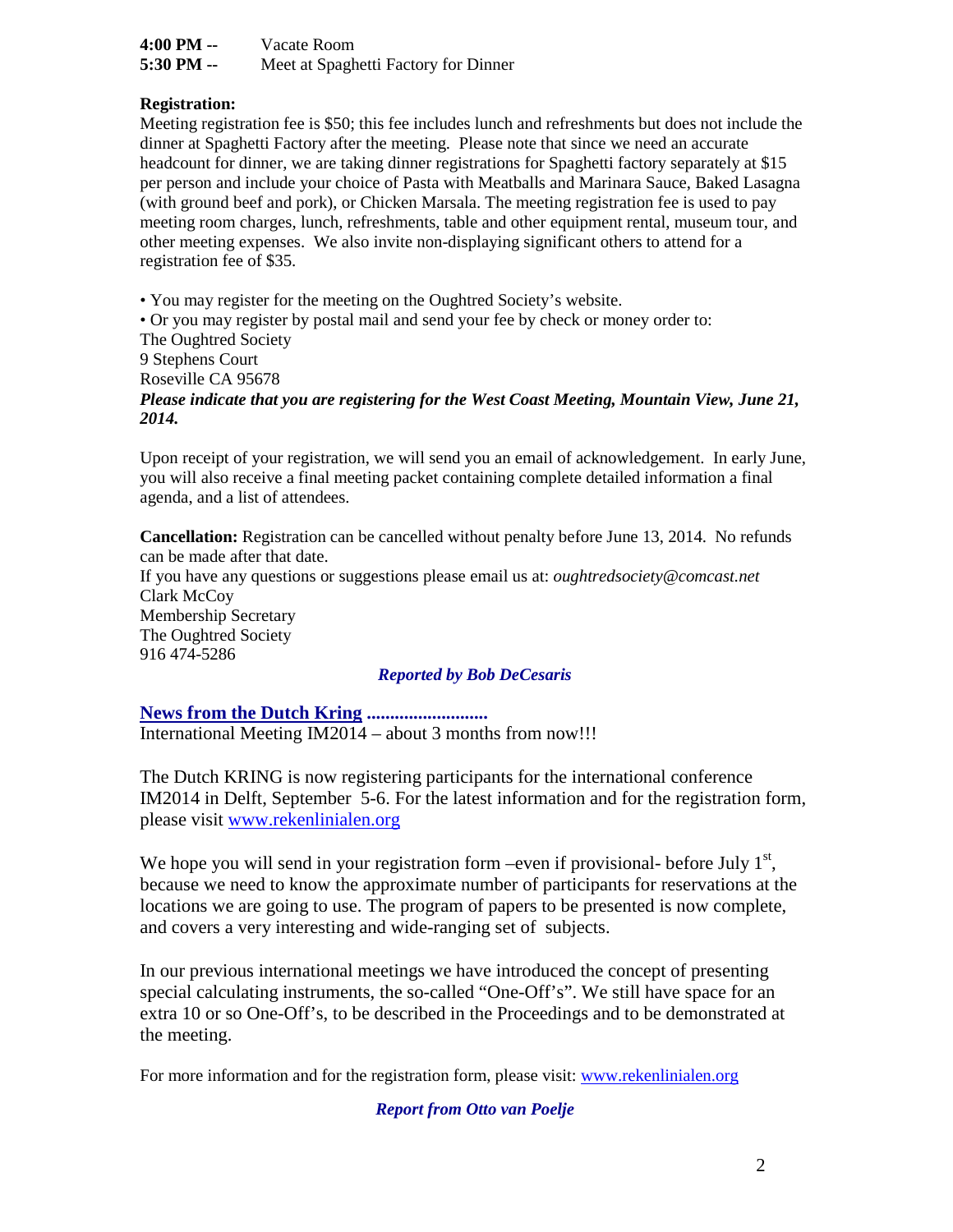## **News from the German RST...................**

On March 29 the German language slide rule collectors had their spring meeting in the famous Arithmeum museum in Bonn, Germany. Almost 30 participants from Switzerland, Luxembourg, The Netherlands, Finland, and Germany gathered in the former German capital because of the special exhibition of the slide rule collection of the late IJzebrand Schuitema in the Arithmeum. We had some lectures about old English slide rules, German slide rules in Russia and the Soviet Union, and the Pickett & Eckel Deci Point. A very special moment was when we were allowed to visit the museum's archive og slide rules. There, the many slide rules which are not on display right now are stored. If someone is interested to buy the slide rule exhibition catalogue, the easiest way is to search on Ebay for "Arithemum Slide Rules". . . Peter also reported to me that offerings at a recent *Flohmarkt* were limited.

## *Report from Peter Holland*

#### **News from the UKSRC.....................**

Summer is the quiet time in the collecting world here in the UK, we have very few collecting opportunities other than "Boot Sales" the equivalent of the US Trash and Treasure flea markets, but unfortunately these tend to be occasions when one travels in hope rather than anticipation but nevertheless one can find real "treasures" albeit rarely. This means that the few genuine Antique Fairs become even more hopeful occasions than they truly warrant. The UKSRC's "Skid-Stick" newsletter summer edition is at the printers as we write. Thank goodness the response level from our readership is very high meaning we have no problems filling the 16 pages each edition.

## *Report from Peter Hopp*

#### **Past Oughtred Society Journals Are Available on DVD ......................**



All past issues of the Journal of the Oughtred Society are now available in digital format on a DVD. The new DVD archive contains all Journal issues published since vol. 0, no. 0 in 1991. The DVD also includes three special publications: *The Slide Rule,* a reprint of the booklet published by Edwin Thacher; *Slide Rules in K&E Catalogs,* by Bruce Babcock; and *A Slide Rule Bibliography*, by Peter M. Hopp. Individual journals are presented as PDF files at high resolution. Price

(including postage) for all OS members: \$95. Yearly updates for OS members will also be available for \$10. To order a DVD go to the OS website and click on the **[Journal page](http://www.oughtred.org/journal.shtml%23dvd)** and pay

Information from the OS web site as edited by your OS Newsletter editor

#### **New Oughtred Society Members in May are ............**

Deborah S. Green, Longwood, FL **Welcome to the Oughtred Society, Deborah!** 

**Joining the OS is easy & rewarding. Just** visit the [Oughtred Society](http://www.oughtred.org/) website and select Membership in the main menu.

*Clark McCoy, Membership Secretary, reporting*

## **Upcoming articles in the Fall 2014 (Vol 23.2) Journal ............**

- *The Death of the Slide Rule* by Robert James
- *Charles Hoare Slide Rules* by Tom Wyman
- *System Gruter* by Richard Hughes
- *My Slide Rules* by Bill Wayne
- *Analon Slide Rule* by Cliff Frolich
- *Pencil Slide Rules* by Rodger Shepherd
- *Collectanea de Logarithmis* by Klaus Kühn
- *Golding's Horse Power Computer* by Stephan Weiss
- *Combined Slide Rules* by Panagiotis Venetsianos
- *Aspect Ratios of Pictures* by Otto van Poelje

#### *David Sweetman, Manageing Editor, reporting*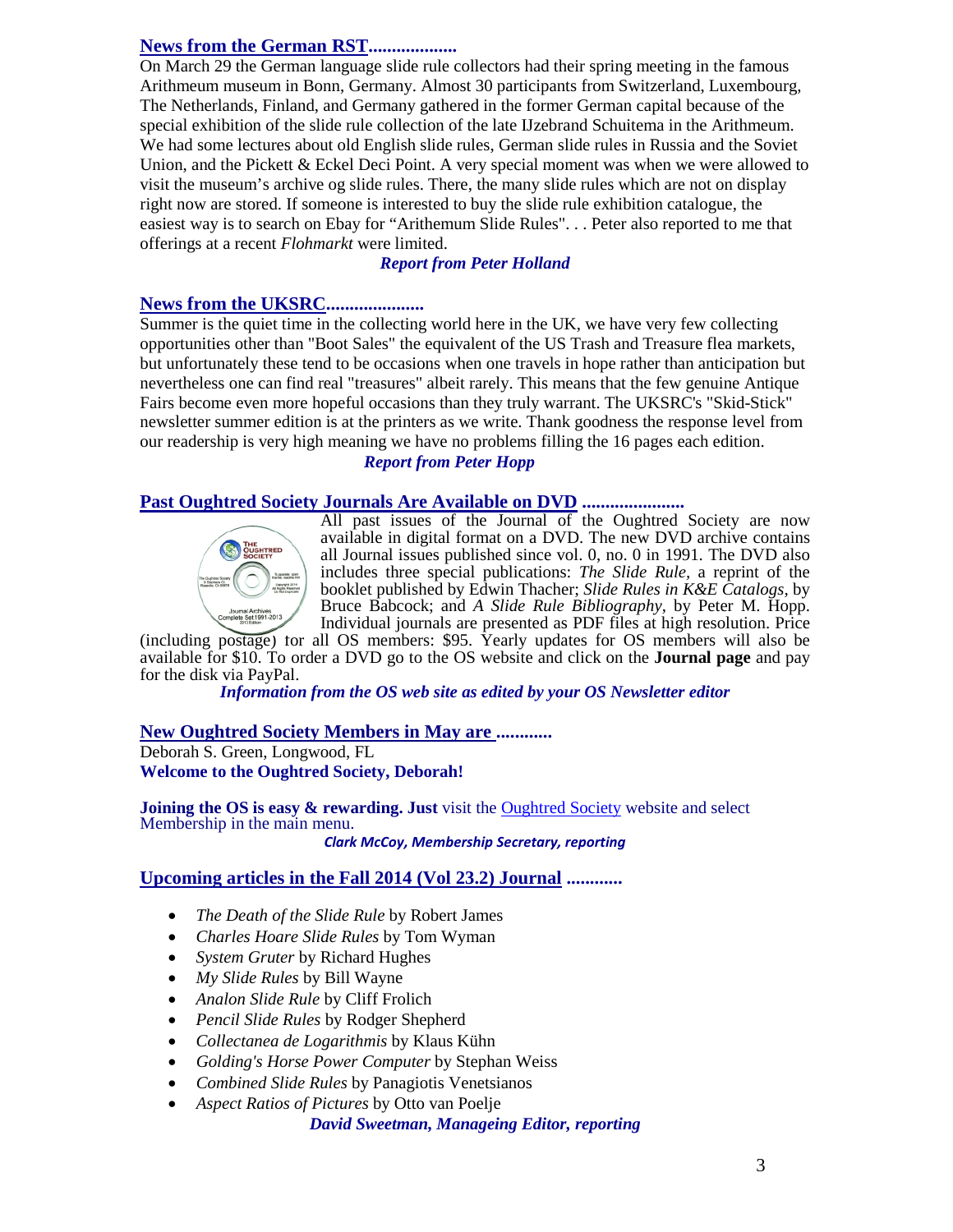#### **Notable Slide Rule Sales in May............**

#### *US Slide Rules (21 slide rules sold for over \$99, for total of \$3015)*

Ross Precision Computer (spiral slide rule), Type I, c.1915; \$650 (Gemmary sale) K&E N4080-5 Log Log Duplex Trig 20" slide rule: \$306 K&E N4081-5 Log Log Duplex Decitrig 20" slide rule: \$214 Picket N4-ES & N600-ES set: \$202 Dietzgen No. 1752P 20 in. Maniphase Slide Rule: \$178 K&E 4081-5 LOG LOG Duplex Decitrig 20"Slide Rule: \$175 Dietzgen Atlas Circular Slide Rule MIB: \$160 PIicket N4P-ES pocket slide rule - new in box, \$152 Picket N3-P Synchrolog pocket slide rule NIB: \$152 K&E Deci-Lon 6 inch slide rule: \$152 K&E Deci-Lon 68-1100 slide rule MIB: \$150 K&E Deci-Ion slide rule 68-1130: \$134 Dietzgen Atlas Circular Slide Rule with Manual & Box: \$112 Pickett N-16-ES Electronic Slide Rule: \$110 Picket pocket slide rule 600 ES - in Apollo Mission box: \$110 K&E Stadia slide rule, model #4101: \$105 K&E 4081-5 Log Log Duplex Decitrig slide rule 22": \$105

#### *European Slide Rules (24 slide rules sold for over \$99, for atotal of \$8605)*

Herrmann's Rechenknecht Aachen Wiesenthal & Cie Funktion**: \$2,984 (2,188.89 Euro)** Faber-Castell 67/30 rechenschieber for gas pressure loss: \$812.44 (596 Euro) Faber Castell slide rule - 366 SYSTEM SCHUMACHER: \$599 Fowler's Magnum Long Scale Calculator: \$408 Radiac Nuclear Fallout Slide Rule: \$362 Stanley Fuller spiral slide rule: \$344 Faber Castell TR3 slide rule/calculator: \$302 Lord's Calculator - \$295 Fowler Magnum Long Scale Calculator Circular Slide Rule Boxed: \$257 Lenoir-Gravett - Soho slide rule - c.1800-1825: \$256 Fuller cylindrical slide rule: \$225 Winslow Wooden & Steel Beams Strength Computing Slide Rule: \$208 Dring and Fage 18'' Boxwood double slide rule: \$190 Aristo Studio 01068 Rechenschieber, 62 cm: \$169 Aristo Studio Riesen Rechenschieber 01068: \$169 Schauer mechanical pencil slide rule: \$168 Nestler Rechenschieber Vorführmodell Länge 125cm (demonstration): \$165 Faber Castell 62/82 Pocket Slide Rule NIB: \$160 Otis King Ccalculator, model K 423/414, \$144 Faber Castell 2/83N Novo-Duplex slide rule: \$140 Calculigraphe règle à calcul circulaire (pocket watch style): \$138 (102 EUR) The Mechanical Engineer - Pocket watch Slide Rule: \$134 Faber Castell Novo Duplex No. 2/83 N New Leather Pouch: \$120 Faber Castell 2/83 N Novo-Duplex slide rule: \$100 Nestler Chemiker No. 33 slide rule: \$100

# *Asian Slide Rules (4 slide rules sold for over \$99, for a total of \$876)*

Relay Palco bamboo slide rule, #158 MIB: \$335 Vintage Sun Hemmi No. 257L Chemical Engineering Slide Rule: \$235 Sun Hemmi. #154; 20" duplex slide rule; electrical engineering: \$204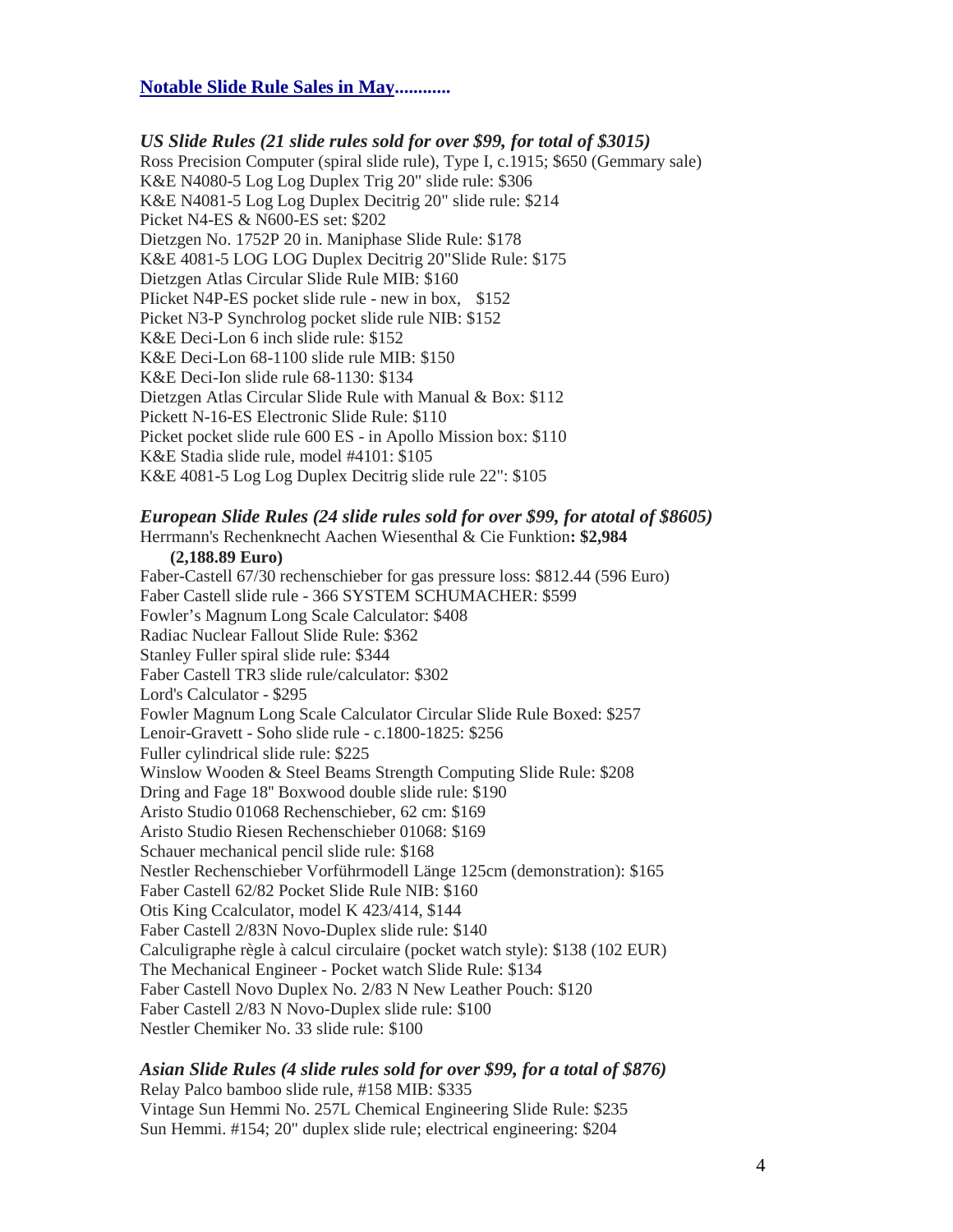# *Below Your Editor Features 3 Special Slide Rules Sold in May.............*



**Faber-Castell 67/30 rechenschieber for gas pressure loss: \$812 (596 Euro).** Made for sizing acethylene and oxygen pipelines for a Swedish AGA company. According to Peter Holland, this is a very rare F-C rechenschieber.



**Herrmann's Rechenknecht by Aachen Wiesenthal & Cie**: **Sold for 2,189 Euro (\$2,984) on German eBay in May 2014. This years record price.!!** Old German rechenscheibe (circular slide rule). Museum piece dating to as early as 1877 (according to Warner Rudowski in his beautiful book: Scheffelt & Co., self-published in 2012). Scales include (from outside ring inwards): Number (1 log cycle); Square; Cube; Circumference; Area; Log (equal parts scale); Sine; Sine (small angle); Tan; Tan (small angle). Gives 3 to 4-digit precision on Number scale. Picture on right is from Rudowski's book, on left from the eBay auction. . . Peter Holland reported that there are just 3 other examples of this slide rule known. One is in the Deutsches Museum in Munich, another in the Science Museum in London, and a third in a private collection. **Does anyone know the special purpose of this circular slide rule?**